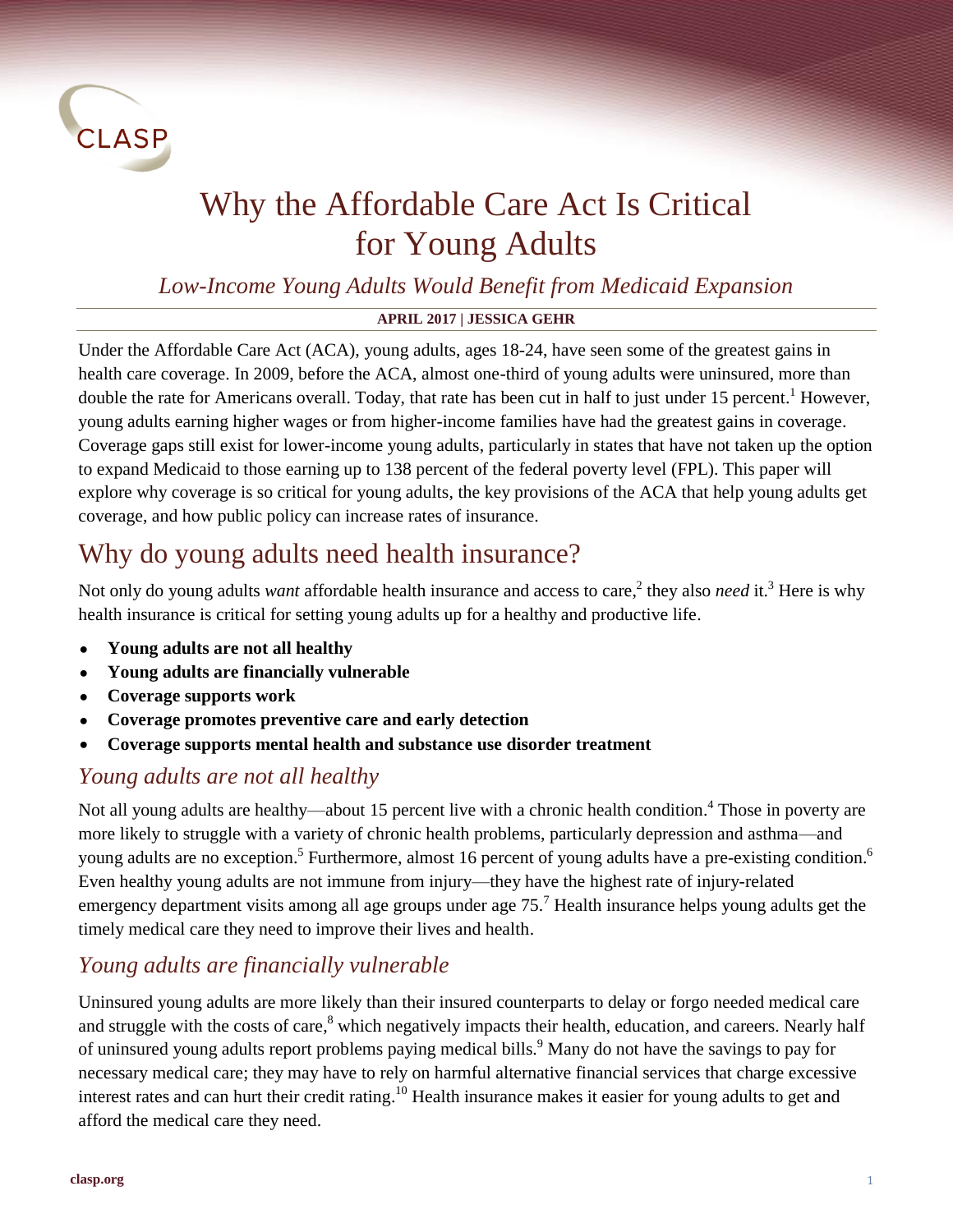#### *Coverage supports work*

Most young adults who need or receive Medicaid are working—in fact, Medicaid opens the possibility of work for many young adults with chronic and pre-existing conditions, without having to worry their earnings will disqualify them from coverage.<sup>11</sup> Many working adults don't have access to coverage because of the size of the business, volatility of their schedule, $^{12}$  or because they are employed on a part-time or temporary basis. Working young adults are particularly likely to lack coverage for these reasons and have an uninsured rate that is one-third higher than older, employed adults.<sup>13</sup>

### *Coverage promotes preventive care and early detection*

Coverage connects people to the preventive care and early detection services that are essential for a healthy life; people without insurance are less likely to go to a doctor and less likely to get preventive care.<sup>14</sup> Young adults typically need preventive care more frequently than other medical services. In addition to detecting the onset of problems early, preventive care can also help establish healthy behaviors.<sup>15</sup> Under the ACA's preventive services benefit, most services are covered without cost-sharing, which holds the potential to improve

#### **THE ACA AND REENTRY**

Health care, particularly Medicaid, is essential for [youth involved in the](http://www.clasp.org/issues/youth/pages/medicaid-is-critical-support-for-citizens-re-entering-their-communities-from-incarceration)  [justice system.](http://www.clasp.org/issues/youth/pages/medicaid-is-critical-support-for-citizens-re-entering-their-communities-from-incarceration) Many of these youth have been exposed to high levels of [toxic stress—](http://www.clasp.org/resources-and-publications/publication-1/June-2014-Youth-Team-Hill-Briefing_Healthy-Communities.pdf)resulting from poverty, neglect, abuse, or witnessing violence that can have a long-lasting impact on brain development.

Access to health care and prescription medication are critical factors for young adults reentering their communities. Providing people with access to primary and preventive care, behavioral health care, and substance use treatment as they reenter their communities is critical to reducing recidivism. Since people of color experience [disproportionate](http://www.sentencingproject.org/publications/black-lives-matter-eliminating-racial-inequity-in-the-criminal-justice-system)  [contact](http://www.sentencingproject.org/publications/black-lives-matter-eliminating-racial-inequity-in-the-criminal-justice-system) with the justice system, coverage makes a significant difference for low-income young adults of color.

access to sexual and reproductive health services, including preconception care and planning.<sup>16</sup>

#### *Coverage supports mental health and substance use disorder treatment*

Many mental health and substance abuse disorders can occur at higher rates during young adulthood.<sup>17</sup> By increasing access to treatment for those with mental health and substance use disorders, the ACA helped decrease the number of uninsured visits for mental health treatment.<sup>18</sup> Coverage has reduced out-of-pocket costs for young adults seeking behavioral health care, which has been particularly helpful for young people of  $\text{color}^{19}$ 

# What provisions of the ACA help cover young adults?

The dependent coverage provision, the ACA's marketplaces, and Medicaid all help young adults get coverage—but the failure of some states to expand Medicaid leaves many low-income young adults without any affordable coverage options. The most common way Americans get health insurance is through their employer;<sup>20</sup> however, many young people are not in jobs that offer employer-based insurance<sup>21</sup> and instead are in education or training programs, working lower-wage jobs, or working for a small business.<sup>22</sup>

#### *Dependent coverage provision*

The dependent coverage provision allows young adults to stay on their parents' health insurance plan through age 26. However, many low-income parents do not have access to employer-sponsored insurance or affordable family coverage, which leaves young adults from low-income families without the option to stay on their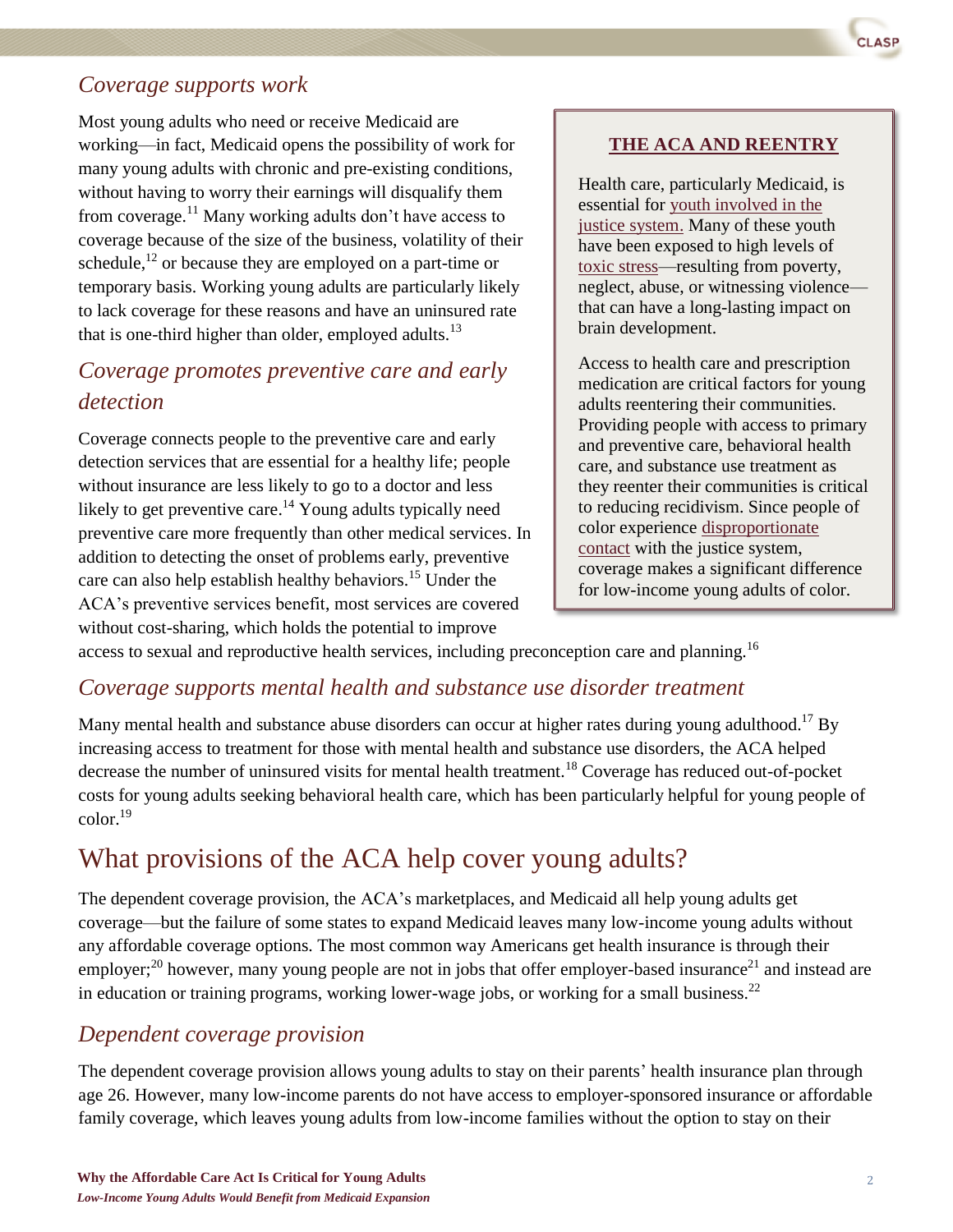

income families experienced no significant change in uninsurance.<sup>23</sup> For example, young adults making approximately the federal poverty level (\$12,060 for an individual) or below still have an uninsured rate of almost 26 percent; while young adults earning over \$45,000 have an uninsured rate of just 12 percent. $^{24}$ 

#### *Marketplaces*

The ACA's marketplaces for individuals purchasing health insurance help many young adults compare and buy coverage, including those without access to health insurance through their parents or employers and who are not eligible for Medicaid. Individuals with incomes from 100 percent to 400 percent of FPL qualify for premium subsidies, and those with incomes from 100 to 200 percent qualify for additional assistance with cost-sharing and other out-of-pocket costs. For the 2017 enrollment period, 1.3 million young adults aged 18-25 purchased insurance through the marketplaces. 25

#### *Medicaid expansion*

Prior to the ACA, childless adults not receiving disability benefits did not qualify for Medicaid, regardless of income. Most states had limited Medicaid coverage—beyond what they offered to disabled

adults—to parents (or pregnant women) with incomes well below 100 percent of FPL. This left many lowincome young adults—especially men, who are less likely to be custodial parents—without affordable health insurance options. The ACA gave states the option to expand Medicaid coverage to all adults with incomes at or below 138 percent of FPL (\$16,394 for an individual in 2016).

Thirty-two states, including DC, have taken advantage of federal dollars available through the ACA to expand Medicaid. The Medicaid expansion has been particularly helpful for low-income young adults—between 2013 and 2014, the share of low-income young adults who had public coverage increased from 30 to 41 percent, and the share of young adults who were uninsured fell from 35 to 24 percent.<sup>26</sup> Medicaid is a critical support for young people who are still in school, training programs, or working low-wage jobs. Medicaid has not only lowered financial strain from health care costs but also contributed to better self-reported physical and mental health. 27

# Non-expansion states are failing young adults

States that have not expanded Medicaid have left many low-income young adults without any affordable health care options. These young adults would have health insurance if they had a parent who could extend them coverage or lived in an expansion state where they would qualify for Medicaid. However, because of the family they were born into and the state they live in, they are left without any affordable health insurance options because they don't qualify for Medicaid but also earn too little to qualify for financial assistance with buying insurance through the marketplaces.

#### **THE ACA AND FORMER FOSTER YOUTH**

**ASP** 

The ACA included a provision for foster youth who "age out" of the child welfare system to retain Medicaid coverage up to age 26, comparable to the provision that lets other young adults remain on their parents' coverage. However, this provision has not been as effective as intended—a glitch in the law's language requires former foster youth to live in the state where they were in foster care to be eligible to retain Medicaid coverage. This is problematic because former foster youth remain [more transient](http://huduser.org/portal/publications/HousingFosterCare_LiteratureReview_0412_v2.pdfhttp:/huduser.org/portal/publications/HousingFosterCare_LiteratureReview_0412_v2.pdf) than their peers in adulthood.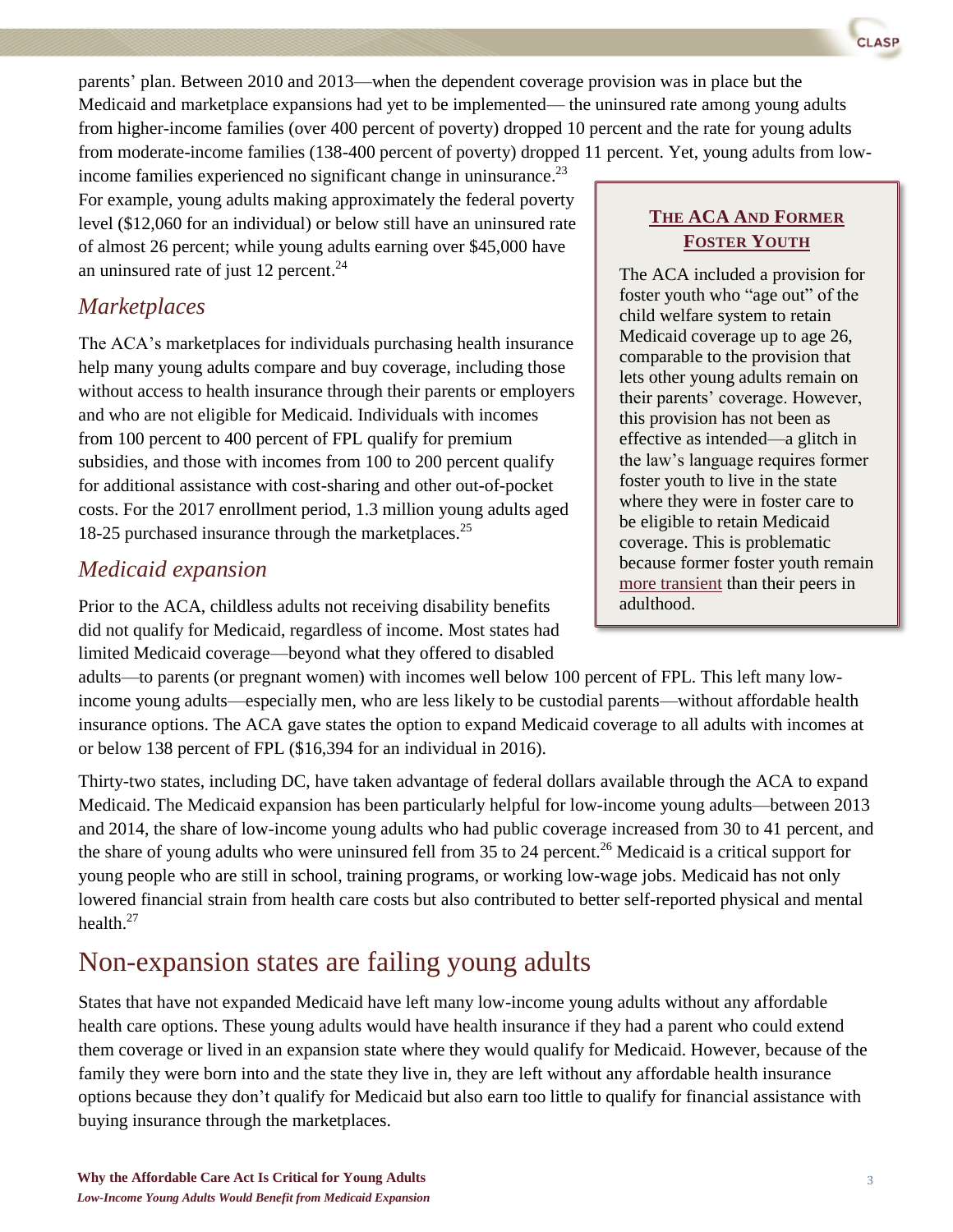Expansion states have lower rates of uninsurance for young adults. For example, the average uninsured rate is almost 11 percent in expansion states, while it is nearly 15 percent in non-expansion states.<sup>28</sup> States failing to expand Medicaid are failing young adults as well. An additional 4.2 million uninsured young adults would gain coverage if all states expanded Medicaid.<sup>29</sup> Health care is an important component for living a healthy and productive life, and states should expand Medicaid to give all young adults a fair shot at getting ahead.

### *Lack of coverage disproportionately affects Black and Hispanic young adults*

Low-income Black and Hispanic young adults are more likely to be uninsured than Whites. For example, 28 percent of Black and 35 percent of Hispanic young adults making less than \$12,500 per year are uninsured, while only 25 percent of Whites are uninsured. Young men of color are particularly likely to be uninsured with over 29 percent of Black and 36 percent of Hispanic young men uninsured.<sup>30</sup> The gender disparity for young men of color is also exacerbated because young women may be eligible to receive pregnancy and parenting coverage through Medicaid.<sup>31</sup>

Racial and ethnic differences in uninsurance are magnified when looking at the makeup of the states that have expanded Medicaid: African Americans are more likely to live in non-expansion states and therefore account for a slightly higher share of people in the coverage gap.<sup>32</sup> More poor uninsured adults reside in the South than in any other region, yet resistance to Medicaid expansion remains strongest there.<sup>33</sup> The uninsured rate is 19 percent in the South while it is 8, 10, and 11 percent in the Northeast, Midwest, and West, respectively. Consequently, the patchwork of state Medicaid expansion choices has implications for efforts to address racial disparities in health coverage, access, and outcomes for people of color.<sup>34</sup> If states expanded Medicaid, the disparity between White and Black coverage would drop dramatically.<sup>35</sup>

Health insurance affects both financial and physical wellbeing, $36$  so the resistance to Medicaid expansion disproportionately affects health coverage and outcomes for people of color. African Americans already face a litany of health disparities—they are more likely to die from cancer than any other racial or ethnic group, are 40 percent more likely to have high blood pressure, twice as likely to be diagnosed with diabetes, and are much more likely to rely on the emergency room for their health care than Whites.<sup>37</sup> The failure to expand Medicaid is only exacerbating these disparities.

# Call to Action

States that haven't expanded Medicaid should act in the best interest of young adults and expand Medicaid. Expansion states have produced better health outcomes,<sup>38</sup> improved children's wellbeing,<sup>39</sup> promoted work<sup>40</sup> and financial stability,<sup>41</sup> and increased economic activity and job growth.<sup>42</sup>

At the national level, any changes to the financing structure of Medicaid, such as block grants or per capita caps—through ACA repeal or other legislative efforts—should be opposed. Both financing structures would harm states and enrollees though an array of consequences: leaving key decisions about eligibility and coverage to the same states that have already failed to expand Medicaid and locking in and exacerbating the inequities between states.<sup>43</sup> Instead, states should focus on improving access and affordability of health care.

The ACA has made great strides in reducing the uninsured rate among young adults, but there is still a long way to go, particularly for low-income young adults. While the dependent coverage provision has been instrumental in lowering the uninsurance rate for young adults, the failure of states to expand Medicaid leaves many low-income young adults without any affordable coverage options. Young adulthood is a time of transition, where many are in education or training programs or starting their careers. Those who care about opportunities for young adults should recognize the importance of health care at this critical time.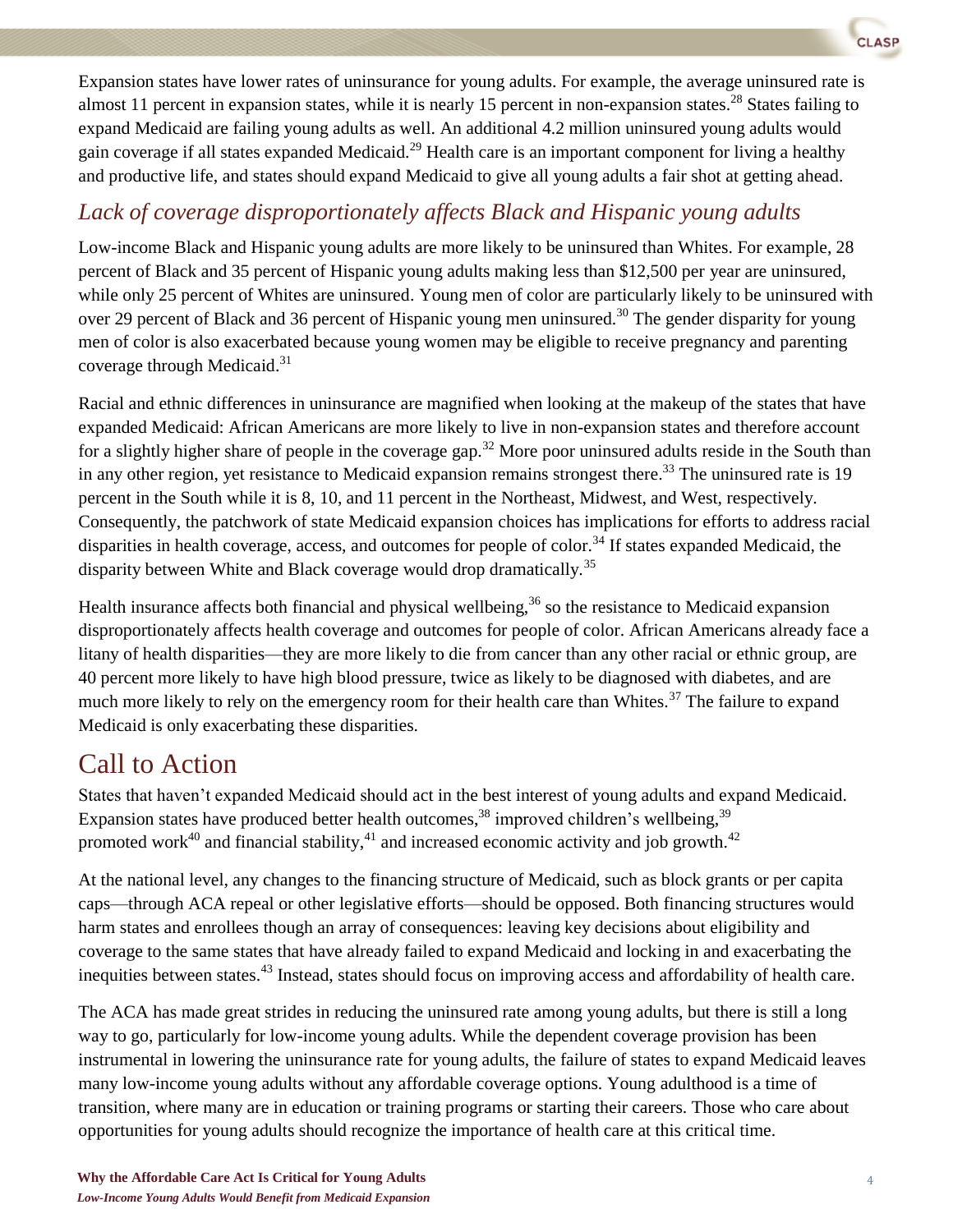

<sup>1</sup> U.S. Census Bureau, Current Population Survey, 2016, [https://www.census.gov/cps/data/cpstablecreator.html.](https://www.census.gov/cps/data/cpstablecreator.html)

<sup>2</sup> Jordan Rau, "Young Adults Value Health Insurance, Poll Finds," Kaiser Family Foundation, June 2013,

[http://khn.org/news/young-adults-value-health-insurance-poll-finds/.](http://khn.org/news/young-adults-value-health-insurance-poll-finds/)

l

<sup>3</sup> Demos, "Health Care and Coverage: The State of Young America,"

[http://www.demos.org/sites/default/files/imce/soya\\_HealthcareandCoverage\\_0.pdf.](http://www.demos.org/sites/default/files/imce/soya_HealthcareandCoverage_0.pdf)

<sup>4</sup> Jennifer L. Nicholson, Sara R. Collins, Bisundev Mahato, Elise Gould, Cathy Schoen, and Sheila D. Rustgi, Rite of Passage? Why Young Adults Become Uninsured and How New Policies Can Help, 2009 Update, The Commonwealth Fund, August 2009,

[http://www.commonwealthfund.org/~/media/Files/Publications/Issue%20Brief/2009/Aug/1310\\_Nicholson\\_rite\\_of\\_passage\\_20](http://www.commonwealthfund.org/~/media/Files/Publications/Issue%20Brief/2009/Aug/1310_Nicholson_rite_of_passage_2009.pdf) [09.pdf.](http://www.commonwealthfund.org/~/media/Files/Publications/Issue%20Brief/2009/Aug/1310_Nicholson_rite_of_passage_2009.pdf)

 $<sup>5</sup>$  Alyssa Brown, With Poverty Comes Depression, More Than Other Illnesses, Gallup, October 2012,</sup> [http://www.gallup.com/poll/158417/poverty-comes-depression-](http://www.gallup.com/poll/158417/poverty-comes-depression-illness.aspx?utm_source=alert&utm_medium=email&utm_campaign=syndication&utm_content=morelink&utm_term=All%20Gallup%20Headlines)

[illness.aspx?utm\\_source=alert&utm\\_medium=email&utm\\_campaign=syndication&utm\\_content=morelink&utm\\_term=All%2](http://www.gallup.com/poll/158417/poverty-comes-depression-illness.aspx?utm_source=alert&utm_medium=email&utm_campaign=syndication&utm_content=morelink&utm_term=All%20Gallup%20Headlines) [0Gallup%20Headlines.](http://www.gallup.com/poll/158417/poverty-comes-depression-illness.aspx?utm_source=alert&utm_medium=email&utm_campaign=syndication&utm_content=morelink&utm_term=All%20Gallup%20Headlines)

<sup>6</sup> M. Jane Park, Tina Paul Mulye, Sally H. Adams, Claire D. Brindis, and Charles E. Irwin, Jr, The Health Status of Young Adults in the United States, *Journal of Adolescent Health,* April 2006, [http://smhp.psych.ucla.edu/pdfdocs/healthstatus.pdf.](http://smhp.psych.ucla.edu/pdfdocs/healthstatus.pdf) 7 Young Invincibles, Why It Matters, [http://younginvincibles.org/issues/health-care/why-it-matters/.](http://younginvincibles.org/issues/health-care/why-it-matters/)

<sup>8</sup> Karen Davis, A New Era in American Health Care: Realizing the Potential of Reform, June 2010, The Commonwealth Fund, [http://www.commonwealthfund.org/~/media/files/publications/fund-report/2010/jun/new-](http://www.commonwealthfund.org/~/media/files/publications/fund-report/2010/jun/new-era/1419_davis_new_era_american_hlt_care.pdf)

era/1419 davis new era american hlt care.pdf.

<sup>9</sup> The Center for Consumer Information & Insurance Oversight, Young Adults and the Affordable Care Act: Protecting Young Adults and Eliminating Burdens on Families and Businesses, Centers for Medicare and Medicaid Services,

[https://www.cms.gov/CCIIO/Resources/Files/adult\\_child\\_fact\\_sheet.html.](https://www.cms.gov/CCIIO/Resources/Files/adult_child_fact_sheet.html)

 $10$  Pew Charitable Trusts, The Role of Emergency Savings in Family Financial Security: What Resources Do Families Have for Financial Emergencies?, November 2015,

[http://www.pewtrusts.org/~/media/assets/2015/11/emergencysavingsreportnov2015.pdf.](http://www.pewtrusts.org/~/media/assets/2015/11/emergencysavingsreportnov2015.pdf)

 $11$  Jessica Gehr and Suzanne Wikle, The Evidence Builds: Access to Medicaid Helps People Work, CLASP,

[http://www.clasp.org/resources-and-publications/publication-1/The-Evidence-Builds-Access-to-Medicaid-Helps-People-](http://www.clasp.org/resources-and-publications/publication-1/The-Evidence-Builds-Access-to-Medicaid-Helps-People-Work.pdf)[Work.pdf.](http://www.clasp.org/resources-and-publications/publication-1/The-Evidence-Builds-Access-to-Medicaid-Helps-People-Work.pdf)

 $\overline{^{12}$  Liz Ben-Ishai, Volatile Job Schedules and Access to Public Benefits," September 2015, CLASP,

<http://www.clasp.org/resources-and-publications/publication-1/2015.09.16-Scheduling-Volatility-and-Benefits-FINAL.pdf>  $\overline{^{13}}$  Ibid.

<sup>14</sup> Whitney K. Kirzinger, Robin A. Cohen, and Renee M. Gindi, Health Care Access and Utilization Among Young Adults Aged 19–25: Early Release of Estimates From the National Health Interview Survey, January–September 2011, Centers for Disease Control and Prevention,

[https://www.cdc.gov/nchs/data/nhis/earlyrelease/Young\\_Adults\\_Health\\_Access\\_052012.pdfhttps://www.cdc.gov/nchs/data/nhi](https://www.cdc.gov/nchs/data/nhis/earlyrelease/Young_Adults_Health_Access_052012.pdfhttps:/www.cdc.gov/nchs/data/nhis/earlyrelease/Young_Adults_Health_Access_052012.pdf) [s/earlyrelease/Young\\_Adults\\_Health\\_Access\\_052012.pdf.](https://www.cdc.gov/nchs/data/nhis/earlyrelease/Young_Adults_Health_Access_052012.pdfhttps:/www.cdc.gov/nchs/data/nhis/earlyrelease/Young_Adults_Health_Access_052012.pdf)

<sup>15</sup> Lau JS, Adams SH, Park MJ1, Boscardin WJ, Irwin CE Jr, Improvement in Preventive Care Of Young Adults after the Affordable Care Act: The Affordable Care Act Is Helping, JAMA Pediatrics, 2014, [https://www.ncbi.nlm.nih.gov/pubmed/25347766.](https://www.ncbi.nlm.nih.gov/pubmed/25347766)

<sup>16</sup> Centers for Disease Control and Prevention, Planning for Pregnancy, h[ttps://www.cdc.gov/preconception/planning.html.](tps://www.cdc.gov/preconception/planning.html) <sup>17</sup> Substance Abuse and Mental Health Services Administration, Results from the 2010 National Survey on Drug Use and

Health: Summary of National Findings, U.S. Department of Health and Human Services, September 2011, [https://www.samhsa.gov/data/sites/default/files/NSDUHNationalFindingsResults2010-](https://www.samhsa.gov/data/sites/default/files/NSDUHNationalFindingsResults2010-web/2k10ResultsRev/NSDUHresultsRev2010.pdf)

[web/2k10ResultsRev/NSDUHresultsRev2010.pdf.](https://www.samhsa.gov/data/sites/default/files/NSDUHNationalFindingsResults2010-web/2k10ResultsRev/NSDUHresultsRev2010.pdf)

<sup>18</sup> Brendan Saloner and Benjamin Lê Cook, An ACA Provision Increased Treatment For Young Adults With Possible Mental Illnesses Relative To Comparison Group, Health Affairs, 2014, [http://content.healthaffairs.org/content/33/8/1425.full.](http://content.healthaffairs.org/content/33/8/1425.full)

<sup>19</sup> Mir M. Ali, Jie Chen, Ryan Mutter, Priscilla Novak, Karoline Mortensen, The ACA's Dependent Coverage Expansion and Out-of-Pocket Spending by Young Adults With Behavioral Health Conditions, Psychiatric Services, May 2016, [http://ps.psychiatryonline.org/doi/10.1176/appi.ps.201500346.](http://ps.psychiatryonline.org/doi/10.1176/appi.ps.201500346)

<sup>20</sup> Kaiser Family Foundation, Health Insurance Coverage of the Total Population, 2015, [http://kff.org/other/state](http://kff.org/other/state-indicator/total-population/)[indicator/total-population/.](http://kff.org/other/state-indicator/total-population/)

<sup>21</sup>The Center for Consumer Information & Insurance Oversight, Young Adults and the Affordable Care Act: Protecting Young Adults and Eliminating Burdens on Families and Businesses, Centers for Medicare and Medicaid Services, [https://www.cms.gov/CCIIO/Resources/Files/adult\\_child\\_fact\\_sheet.html.](https://www.cms.gov/CCIIO/Resources/Files/adult_child_fact_sheet.html)

 $^{22}$  Institute of Medicaid Committee on the Consequences of Uninsurance, Coverage Matters: Insurance and Health Care, Who Goes Without Health Insurance? Who Is Most Likely to Be Uninsured?, [https://www.ncbi.nlm.nih.gov/books/NBK223657/.](https://www.ncbi.nlm.nih.gov/books/NBK223657/) <sup>23</sup> Stacey McMorrow, Genevieve M. Kenney, Sharon K. Long and Nathaniel Anderson, Uninsurance Among Young Adults

**Why the Affordable Care Act Is Critical for Young Adults** 5 *Low-Income Young Adults Would Benefit from Medicaid Expansion*